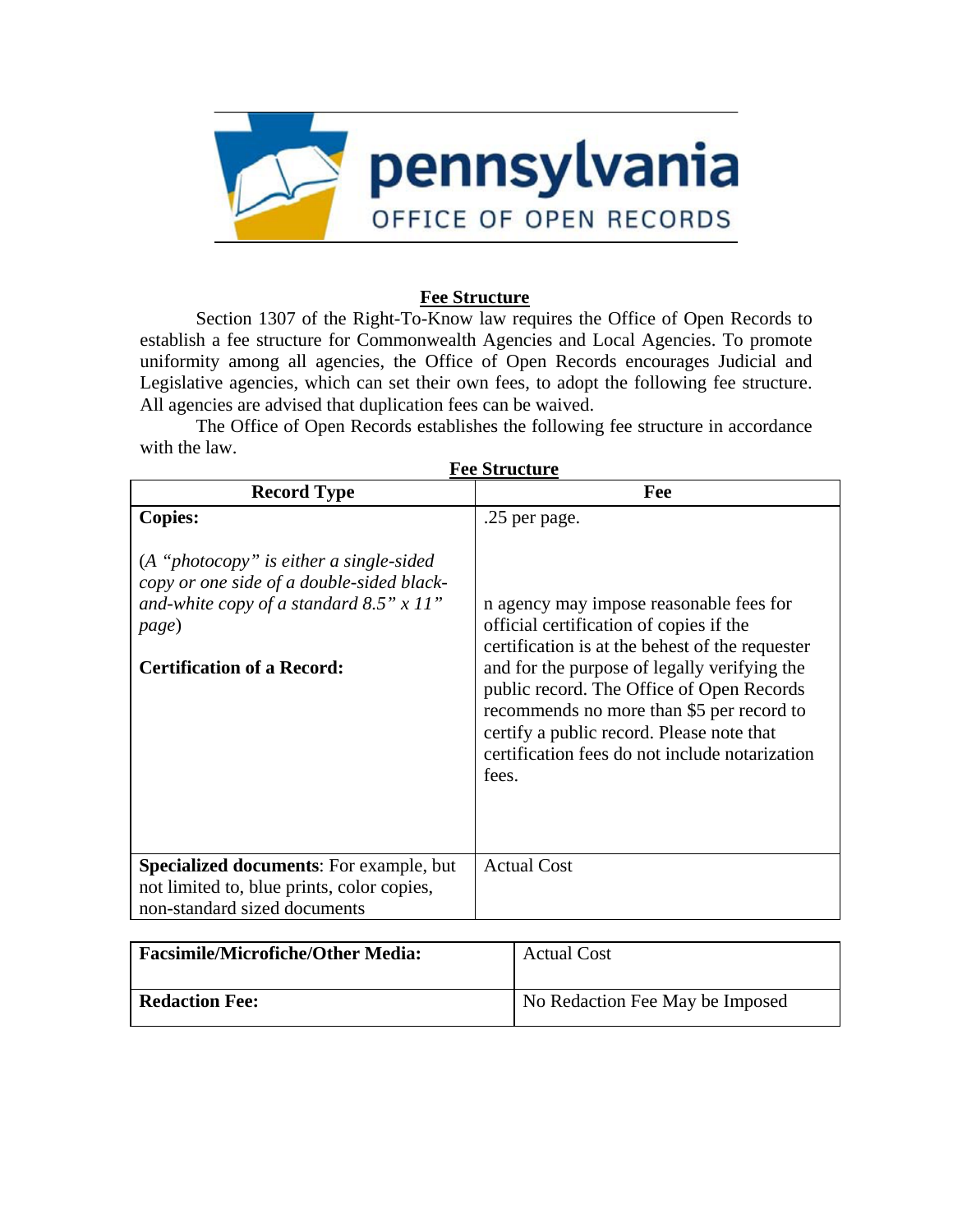| <b>Conversion to Paper:</b> | If a record is only maintained<br>electronically or in other non-paper<br>media, duplication fees shall be limited<br>to the lesser of the fee for duplication on<br>paper or the fee for duplication in the<br>original media unless the requester<br>specifically requests for the record to be<br>duplicated in the more expensive<br>medium. (Sec. 1307(e)). |
|-----------------------------|------------------------------------------------------------------------------------------------------------------------------------------------------------------------------------------------------------------------------------------------------------------------------------------------------------------------------------------------------------------|
| <b>Postage Fees:</b>        | Fees for Postage May Not Exceed the<br><b>Actual Cost of Mailing</b>                                                                                                                                                                                                                                                                                             |

## **Please Also Be Advised:**

- **Statutory Fees:** If a separate statute authorizes an agency to charge a set amount for a certain type of record, the agency may charge no more than that statutory amount. For example, a Recorder of Deeds may charge a copy fee of 50 cents per uncertified page and \$1.50 per certified page under 42 P.S. § 21051. Police departments have the authority to charge up to \$15 per report for providing a copy of a vehicle accident report. 75 Pa.C.S. §3751 (b)(2). Philadelphia police may charge up to \$25 per copy. *Id*. at (b)(3). State police are authorized to charge "\$5 for each copy of the Pennsylvania State Police full report of investigation." 75 Pa.C.S. §1956(b).
- **Inspection of Redacted Records:** If a requester wishes to inspect rather than receive a copy of a record and the record contains both public and non-public information, the agency shall redact the non-public information. An agency may not charge the requester for the redaction. However, the Agency may charge for the copies it must make of the redacted material in order for the requester to view the public record. The fee structure outlined above will apply. If, after inspecting the records, the requester chooses to obtain the copies, no additional fee may be charged.
- **Enhanced Electronic Access**: If an agency offers enhanced electronic access to records in addition to making the records accessible for inspection and duplication by a requester, the agency may establish user fees specifically for the provision of the enhanced electronic access, but only to the extent that the enhanced electronic access is in addition to making the records accessible for inspection and duplication by a requester as required by this Act. The user fees for enhanced electronic access may be a flat rate, a subscription fee for a period of time, a pertransaction fee, a fee based on the cumulative time of system access or any other reasonable method and any combination thereof. **The user fees for enhanced electronic access must be reasonable, must be pre-approved by the Office of Open Records and shall not be established with the intent or effect of excluding persons from access to records or duplicates thereof or of creating**